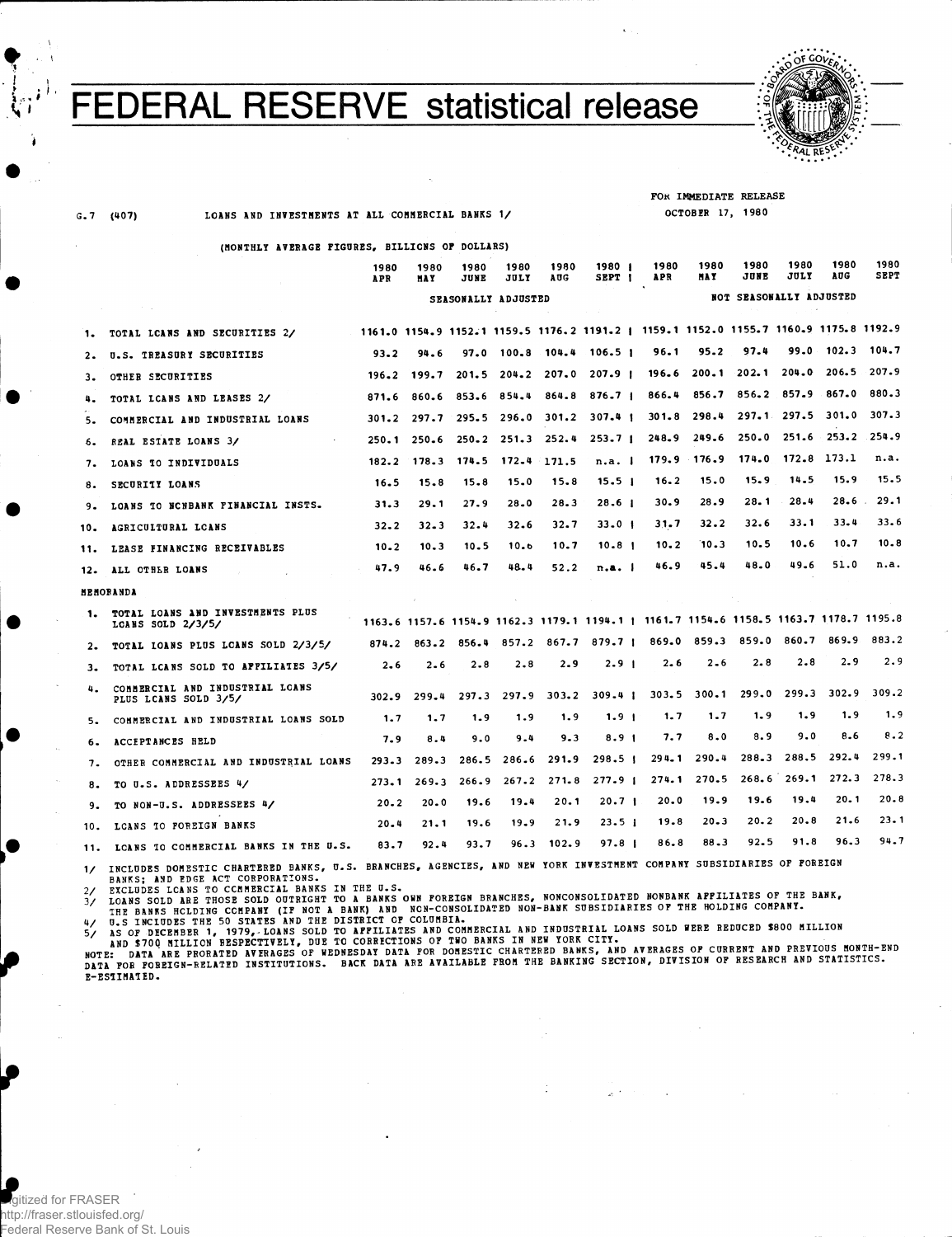FOR IMMEDIATE RELEASE OCTOBER 17, 1980

÷.

 $\ddot{\phantom{a}}$ 

## 5 . 7 (407) A LOANS AND INVESTMENTS AT DOMESTICALLY CHARTERED COMMERCIAL BANKS

(AVERAGES OF WEDNESDAY FIGURES, BILLIONS OF DOLLARS)

|       |                                                                    | 1980<br><b>APR</b>  | 1980<br><b>MAY</b>      | 1980<br>JUNE | 1980<br>JULY            | 1980<br>1 Q C | 1980 I<br>SEPT I                                                                      | 1980<br>APR | 1980<br>HA Y      | 1980<br>JUNE        | 1980<br>JULY            | 1980<br>A UG | 1980<br><b>SEPT</b> |
|-------|--------------------------------------------------------------------|---------------------|-------------------------|--------------|-------------------------|---------------|---------------------------------------------------------------------------------------|-------------|-------------------|---------------------|-------------------------|--------------|---------------------|
|       |                                                                    | SEASONALLY ADJUSTED | NOT SEASONALLY ADJUSTED |              |                         |               |                                                                                       |             |                   |                     |                         |              |                     |
| 1.    | TOTAL IGANS AND SECURITIES 2/                                      |                     |                         |              |                         |               | 1091.2 1084.8 1083.1 1089.6 1102.9 1114.2   1089.7 1083.4 1086.5 1090.7 1103.6 1116.5 |             |                   |                     |                         |              |                     |
| $2 -$ | U.S. TREASURY SECURITIES                                           | 91.2                | 92.6                    | 95.0         |                         |               | $98.7$ 102.2 104.3 i                                                                  | 94.1        | 93.3              | 95.4                | 96.9                    | 100.1 102.5  |                     |
| з.    | OTHER SECURITIES                                                   |                     | 194.7 198.2             |              |                         |               | 200.0 202.7 205.5 206.4 1                                                             |             | 195.1 198.6       | 200.6               | 202.5                   | 205.0        | 206.4               |
| 4.    | TOTAL ICANS AND LEASES 2/                                          |                     | 805.3 793.9             |              |                         |               | 788.1 788.2 795.3 803.5                                                               |             |                   |                     | 800.5 791.5 790.5 791.3 | 798.5        | 807.5               |
| 5.    | COMMERCIAL AND INDUSTRIAL LOANS                                    | 258.3               | 255.0                   |              | $253.8$ $254.0$ $257.1$ |               | 261.5 <sub>1</sub>                                                                    |             | 258.8 256.0 255.6 |                     | 255.5                   | 257.1        | 261.5               |
| 6.    | REAL ESTATE LOANS                                                  | 250.1               | 250.6                   |              |                         |               | $250.2$ $251.3$ $252.4$ $253.7$                                                       |             | 248.9 249.6       | 250.0               | 251.6                   | 253.2        | 254.9               |
| 7.    | LOANS TO INDIVIDUALS                                               | 182.2               | 178.3                   | 174.5        | 172.4                   | 171.5         | n.a. I                                                                                | 179.9       | $176 - 9$         | 174.0               | 172.8                   | - 173.1      | n.a.                |
| 8.    | SECURITY LOANS                                                     | 15.3                | 14.7                    | 14.9         | 14.0                    | 14.6          | 14.2 <sub>1</sub>                                                                     | 15.1        | 14.1              | 15.0                | 13.5                    | 14.8         | 14.4                |
|       | 9. LOANS IC NONBANK PINANICAL INSTS.                               | 30.4                | 28.3                    | 27.0         | 27.0                    | 27.3          | 27.6 <sub>1</sub>                                                                     | 30.0        | $28 - 2$          | 27.2                | 27.4                    | 27.7         | 28.1                |
| 12.   | <b>AGRICULTURAL LOANS</b>                                          | 32.2                | 32.3                    | 32.4         | 32.6                    | 32.7          | 33.0 <sub>1</sub>                                                                     | 31.7        | 32.2              | 32.6                | 33.1                    | 33.4         | 33.6                |
| 11.   | LEASE FINANCING RECEIVABLES                                        | $10 - 2$            | 10.3                    | 10.5         | 10.6                    | 10.7          | $10 - 8$ $\pm$                                                                        | 10.2        | 10.3              | 10.5                | 10.6                    | 10.7         | 10.8                |
|       | 12. ALL OTHER LOANS                                                | 26.5                | 24.3                    | 24.7         | $26 - 2$                | 29.0          | n.a.1                                                                                 | 25.9        | 24.3              | 25.6                | 27.0                    | 28.5         | n.a.                |
|       | <b>ARMORANCA</b>                                                   |                     |                         |              |                         |               |                                                                                       |             |                   |                     |                         |              |                     |
| 1.    | TOTAL ICANS AND INVESTHENTS<br>All Corp.<br>PLUS LCANS SOLD 2/3/5/ |                     |                         |              |                         |               | 1093.9 1087.4 1085.9 1092.4 1105.8 1117.1   1092.3 1086.1 1089.3 1093.5 1106.6 1119.4 |             |                   |                     |                         |              |                     |
| $2 -$ | TOTAL LCANS PLUS LOANS SOLD 2/3/5/                                 |                     | 807.9 796.5             | 790.9        | 791.0                   |               | 798.2 806.4                                                                           | 803.1       |                   | $794 - 1$ $793 - 3$ | 794.1                   | 801.4        | 810.5               |
| з.    | TOTAL ICANS SOLD TO AFFILIATES 3/5/                                | 2.6                 | 2.6                     | 2.8          | 2.8                     | 2.9           | 2.9 <sub>1</sub>                                                                      | 2.6         | 2.6               | 2.8                 | 2.8                     | 2.9          | 2.9                 |
|       | COMMERCIAL AND INDUSTRIAL LOANS<br>PLUS LCANS SOLD 3/5/            | 260.0               | 256.7                   |              |                         |               | $255.7$ $255.9$ $259.0$ $263.4$                                                       |             | $260.5$ $257.8$   | 257.5               | 257.4                   | 259.0        | 263.4               |
| 5.    | COMMERCIAL AND INDUSTRIAL LOANS SOLD                               | 1.7                 | $1 - 7$                 | 1.9          | 1.9                     | 1.9           | 1.9 <sub>1</sub>                                                                      | 1.7         | 1.7               | 1.9                 | 1.9                     | 1.9          | 1.9                 |
| б.    | ACCEPTANCES HELD                                                   | 4.3                 | $5 - 2$                 | 5.4          | 5.6                     | 5.8           | 5.5 <sub>1</sub>                                                                      | 4.0         | 4.8               | 5.2                 | 5.1.                    | 5.0          | 4.7                 |
| 7.    | OTHER COMMERCIAL AND INDUSTRIAL LOANS                              | 253.9               | 249.8                   | 248.4        | 248.4                   | 251.2         | 256.0 1                                                                               | 254.8       |                   |                     | 251.2 250.4 250.4       | 252.1        | 256.8               |
| 8.    | TO. U.S. ADDRESSEES 4/                                             | 247.5               | 243.9                   | 242.7        | 242.9                   | 245.3         | 250.01                                                                                | 248.7       | 245.4             | 244.7               | 244.8                   | 246.1        | 250.5               |
| 9.    | TO NON-U.S. ADDRESSEES 4/                                          | $6 - 4$             | 5.9                     | 5.7          | $5 - 6$                 | 5.9           | 6.0 <sub>1</sub>                                                                      | 6. 1        | 5.9               | 5.7                 | 5.6                     | 6.0          | 6.2                 |
|       | 10. LCANS IC FOREIGN BANKS                                         | 7.5                 | 7.5                     | 7.1          | 7.1                     | 7.3           | 7.7 1                                                                                 | 7.2         | 7.4               | 7.0                 | 7.3                     | 7.4          | 7.9                 |
|       | 11. LOANS TO COMMERCIAL BANKS IN THE U.S.                          | $\cdots$            | $\cdots\cdots\cdots$    | ------       | -----                   |               | ----- 1                                                                               | 67.3        | 68.1              | 73.0                | 72.3                    | 74.6         | 73.9                |

1/ DOMESTICALLY CHARTERED BANKS ARE THOSE WITH NATIONAL OR STATE CHARTERS WHETHER POREIGN OWNED OR DOMESTICALLY OWNED.<br>2/ EXCLUDES LOANS TO CCMMERCIAL BANKS IN THE U.S.<br>3/ LOANS SOLD ARE THOSE SOLD OUTRIGHT TO A BANK, AND

 $\epsilon_{\rm{tot}}$